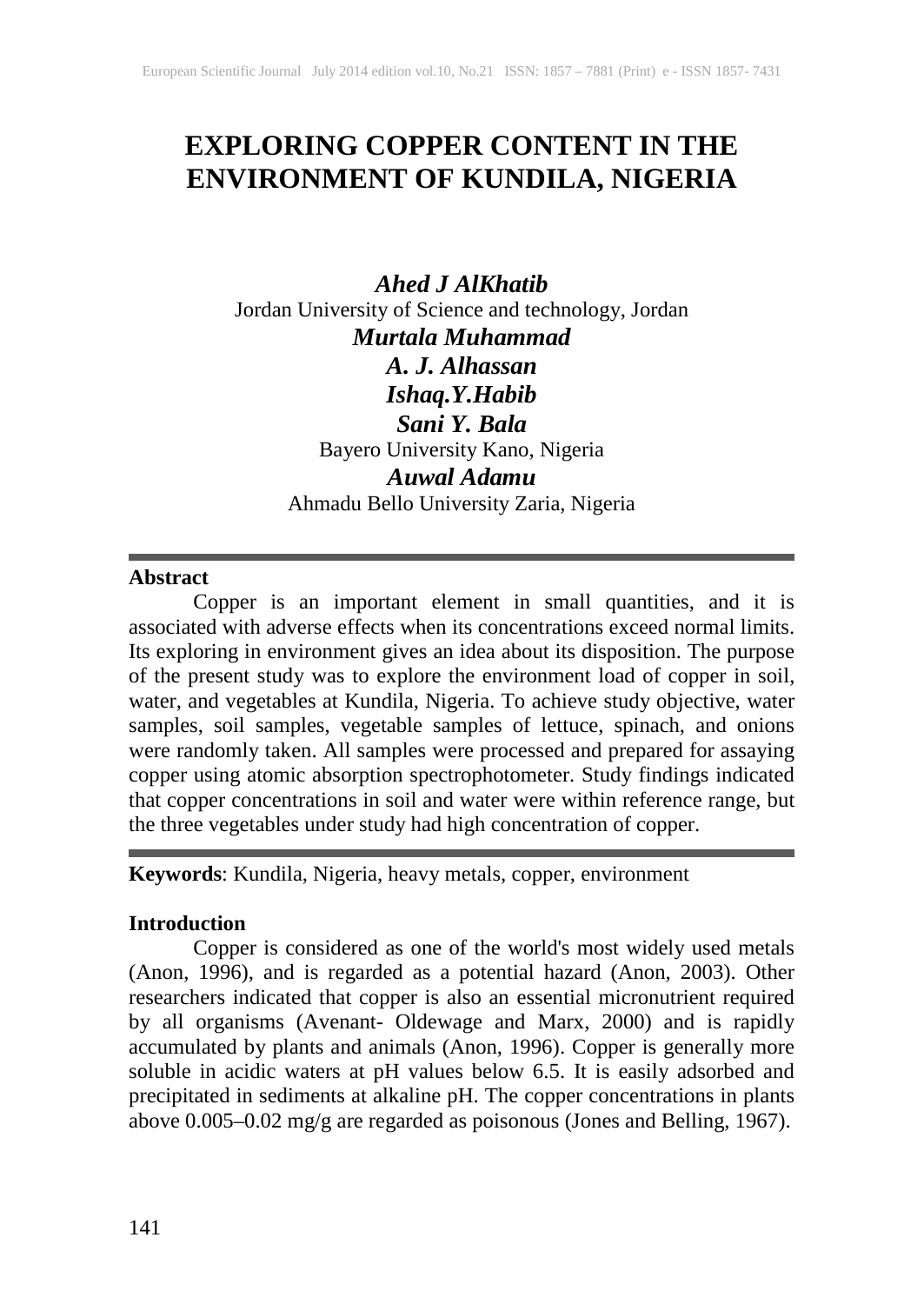There are numerous reports of acute gastrointestinal effects in humans after ingestion of large amounts of copper in drinking water or beverages. The most prevalent effects are nausea and vomiting, which typically occur shortly after ingestion and are not persistent ( Gill and Bhagat, 1999).

With the exception of several defined syndromes-Wilson's disease, Indian childhood cirrhosis, and idiopathic copper toxicosis-liver effects are rarely reported in humans, although this has not been extensively investigated. In a compilation of case reports of individuals intentionally ingesting copper sulfate, jaundice was reported in 11 of 53 individuals (Chuttani et al, 1965).

Centrilobular necrosis, biliary stasis, elevated serum bilirubin level and aspartate aminotransferase activity, and elevated bile salts in the urine were found in five of the individuals with jaundice (Akintonwa et al, 1989). Centrilobular congestion (Lamont and DuflS, 1988), and acute hepato biotoxicity (Ahasan et al, 1994) have also been reported in case reports of lethal ingestion of copper sulfate.

Although a number of studies have investigated the mechanisms of copper hepatotoxicity in rats, it is not known whether rats would be a good model for human liver toxicity unrelated to a genetic defect in copper metabolism. Lysosomes serve an important role in hepatic copper metabolism. Excess copper is sequestered within hepatoeyte lysosomes where it is complexed with metallothionein. However, this protective mechanism is saturable and liver lesions can develop above the saturation limit. In copper loaded rats, lysosomes become enlarged and more fragile with decreased membrane fluidity (Myers et al, 1993). The results of the Haywood et al (1985) study do not suggest that liver damage is due to rupturing of lysosomes because lysosomal instability precedes and is not synchronous with liver damage. It is speculated that saturation of the lysosomes results in an accumulation of copper in the nucleus and subsequent nuclear damage (Fuentealba and Haywood, 1988).

The mechanism by which copper accumulates in the nucleus and the mechanisms by which it provokes injury are not clear. It has been suggested that excess copper results in oxidative damage, including lipid peroxidation Increases in the level of thiobarbituric acid reactive substance (TBARS), a measure of lipid peroxidation, have been found in copper-loaded rats (Myers et al, 1993; Sokol et al, 1993). However, a study by Aburto et al (2001) did not find significant alterations in the levels of malaondialdehyde, a lipid peroxidation by product, prompting the study authors to postulate that lipid peroxidation does not play a major role in copper toxicity although it may occur as a terminal event as a consequence of cell injury.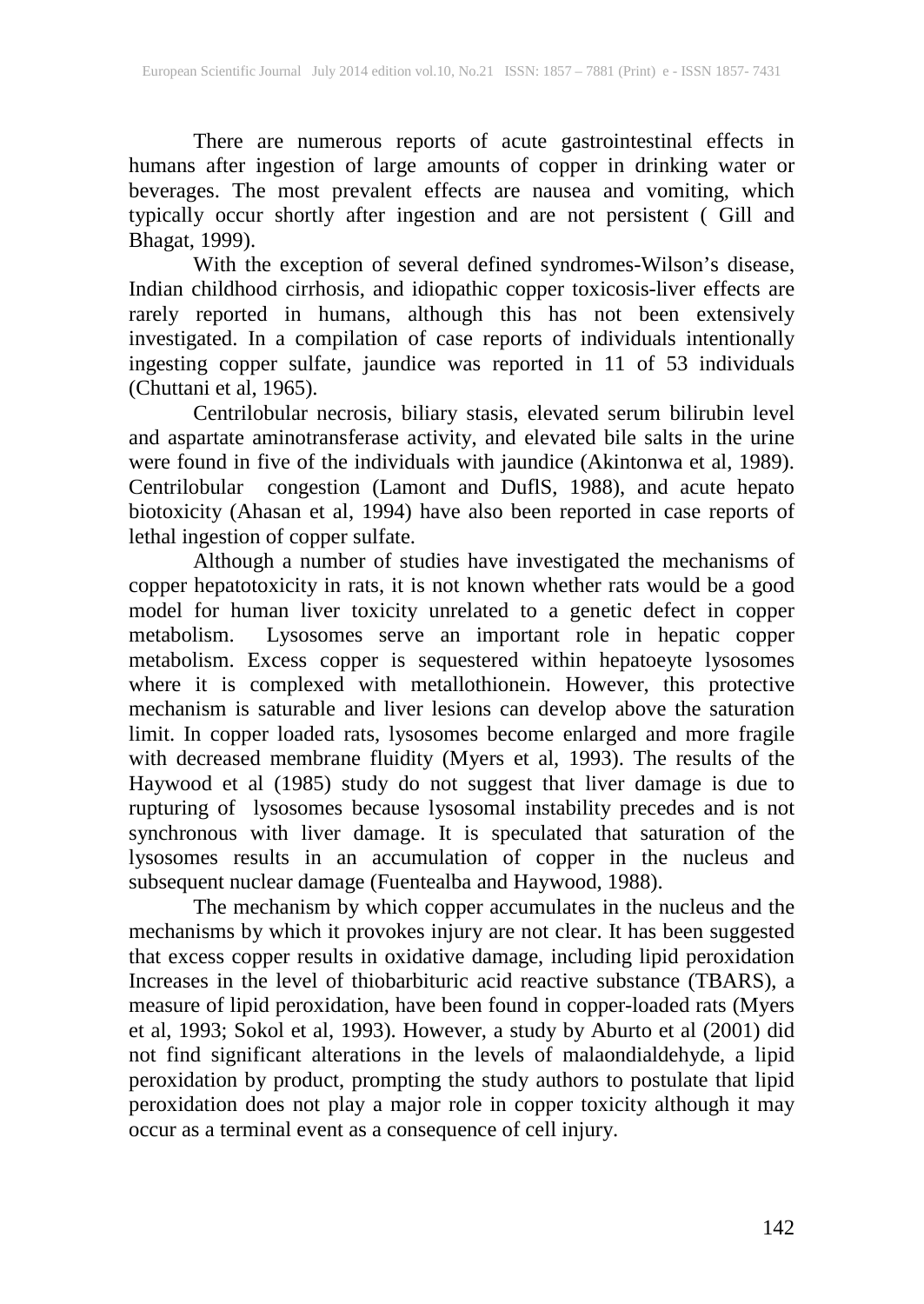The present study was conducted to evaluate the copper levels in the environment of Kundila, Kano state Nigeria. Soil, water, and three vegetables: lettuce, spinach, and onion.

### **Methodology**

For the purposes of the present study, the following random samples were taken: 12 soil samples and 8 water samples, in addition to 9 vegetable samples among which are three lettuces (lectuca sativa), three spinach (spinacia oleracea.l.) and three onions (allium cepa).

The soil samples were air dried, mechanically ground and sieved to obtained <2mm fraction of soil. Soil samples were digested as described by Allen et al (1974) and used for the analysis of copper using atomic absorption spectrophotometer. Digestion steps were carried out according to Allen et al (1974). Two grams of soil samples were wet with one to two drops of water, the sample was digested slowly in a digestion block for one hour after addition  $2cm<sup>3</sup>$  of sulphuric acid and  $4cm<sup>3</sup>$  of nitric acid. The digestion was finally diluted and filtered in 50ml volumetric flask and make up to mark with distilled water. The solution was used for copper determination. Water samples were collected randomly in plastic containers and digested for elemental analysis using atomic absorption spectrometry.

To a 100cm3 of water sample, 10 cm<sup>3</sup>of conc. HNO3 were added and boiled slowly on a hot plate to evaporates to about  $50 \text{cm}^3$ , after cooling another  $5 \text{cm}^3$  of nitric acid was added and returned the beaker to the hot plate and covered with a glass. Continuing heating was supplied with further addition of nitric acid and completed the digestion when slight colored solution was observed. The beaker wall and watch glass was washed down with distilled water and filtered the solution in to 100ml volumetric flask and diluted to mark with distilled water. The filtrate was used for the analysis of copper.

Plant samples were put through a three washing sequence (Reuter et al, 1983), air dried, weighed and placed in a muffle furnace to form an ash which was used for acid digestion (Miller, 1998). Plant digest were used for copper analysis by atomic absorption spectrophotometer. Analysis of edible fauna and flora material practically requires ashing of the dry material. Atomic absorption spectrophotometer offers the advantage that, the ash mostly dissolved in dilute hydrochloric acid can be analyzed directly (Bernard, 1985). Ashing with addition of nitric acid gives very satisfactory results and was adopted (AOAC 1990).

# **Statistical analysis**

Data were analyzed using SPSS version 20. Data were presented as means and standard deviations.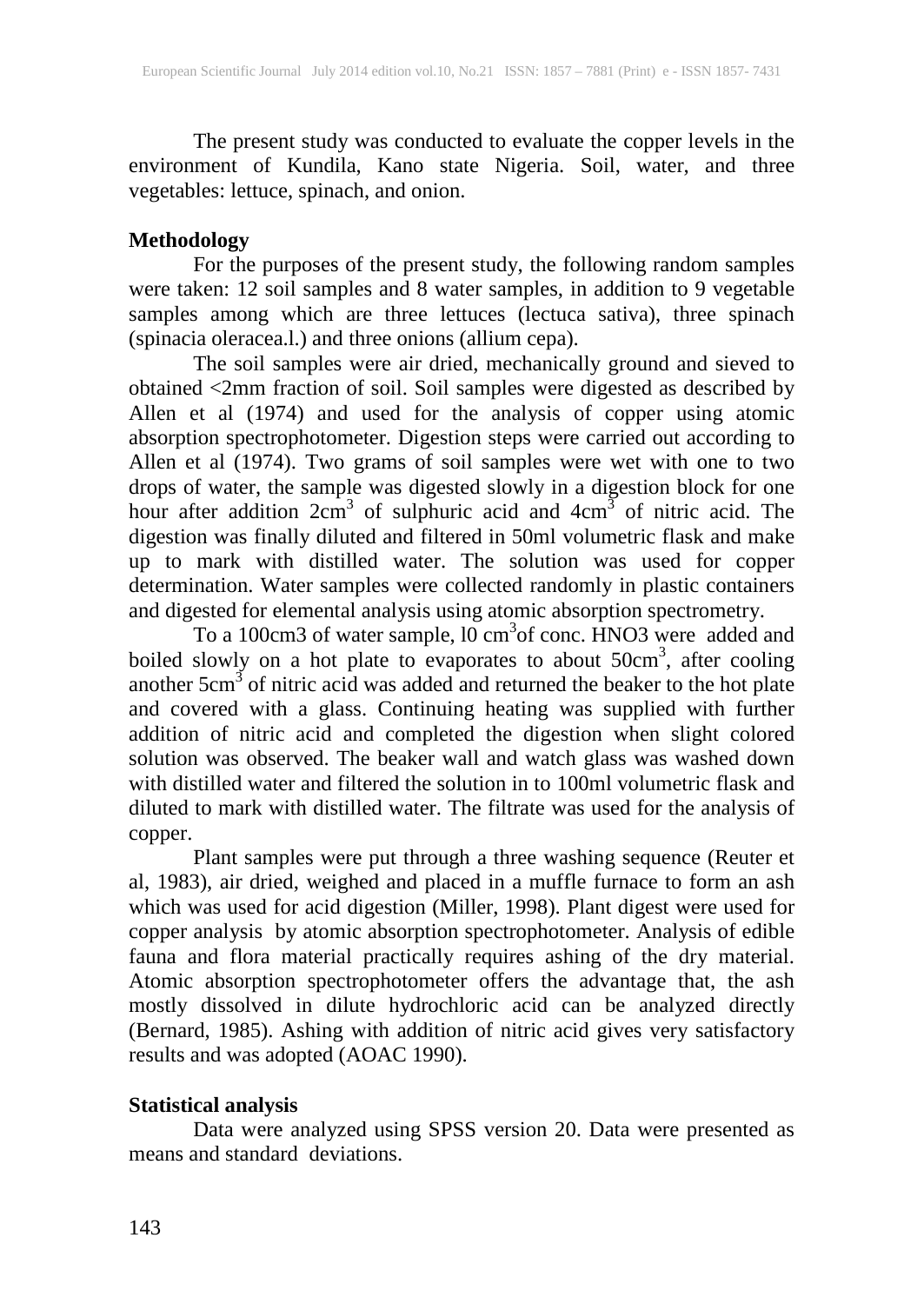### **Results**

As shown in table 1, the mean concentration of copper in soil samples at Kundila is 7.34±2.302 µg/g, and the range for copper concentration at Kundila is 5.041-9.64 µg/g. The mean concentration of copper at Kundila for water is 0.75±0.18 mg/l. The mean concentration for water was within the range of 0.57-0.93 mg/l.

| ruole 1: Copper concentration in son and water at reament (1:15 cm) |                                    | Soil $(\mu g/g)$   Water $(mg/l)$ |
|---------------------------------------------------------------------|------------------------------------|-----------------------------------|
| $\sim$ Copper (Mean +SD)                                            | $7.34 \pm 2.302$   $0.75 \pm 0.18$ |                                   |
| Range                                                               | $5.041 - 9.64$   0.57-0.93         |                                   |

Table 1: Copper concentration in soil and water at Kundila (Nigeria)

As shown in table 2, the highest concentration of copper is seen for spinach 56.99 $\pm$ 13.71 mg/kg followed lettuce 44.91 $\pm$  7.91 mg/kg. The lowest concentration of copper is seen for onion  $15.54 \pm 5.18$  mg/kg.

|                      | Lettuce $(mg/kg)$ | Spinach $(mg/kg)$ | Onion $(mg/kg)$ |
|----------------------|-------------------|-------------------|-----------------|
| Copper $(Mean + SD)$ | $44.91 \pm 7.91$  | $56.99 \pm 13.71$ | $15.54 + 5.18$  |
| Range                | 36.99-52.82       | 43.29-70.70       | 10.36-20.73     |

Table 2: Copper concentration in some vegetables of Kundila (Nigeria)

#### **Discussion**

The present study purposes to assess the environmental exposure to copper in various environmental aspects including soil, water, and vegetables at Kundila, Nigeria. Copper concentration in soil was 7.34±2.302 µg/g.

Compared with studies in literature, the results of the present study are less than reported otherwise (NEPMU, 1999) in which the limit is l00ug/g and UNESCO/WHO/UNEP (1992) limits (37.5 ug/g). Other studies including Anthony and Balwart (2006) who reported soil with copper concentration of 338 ug/g at port kembla and that obtained by Beavington (1973); 343 ug/g.

The data of the present study demonstrated that the mean concentration of copper in water was  $0.75 \pm 0.18$  mg/l, and his concentration is below the limits of WHO(1993) limit (2.0mg/l) and USEPA (1996) limit (1.3mg/l).

The mean concentration of copper in lettuce was 44.91±7.91 mg/kg. this concentration is considered high compared with other data. Copper limits were shown to be 5 mg/kg FAO/WHO (1993). limits (5.0mg/kg) and WHO/EU (1993) limits (0.2mg/kg). Copper concentration in our study is also higher than that reported by Beavington (1996) in which copper concentration was 23mg/kg in lettuce at port kembla, and also higher than that of Anthony and Balwart (2006) who reported a mean copper concentration 27.6mg/kg.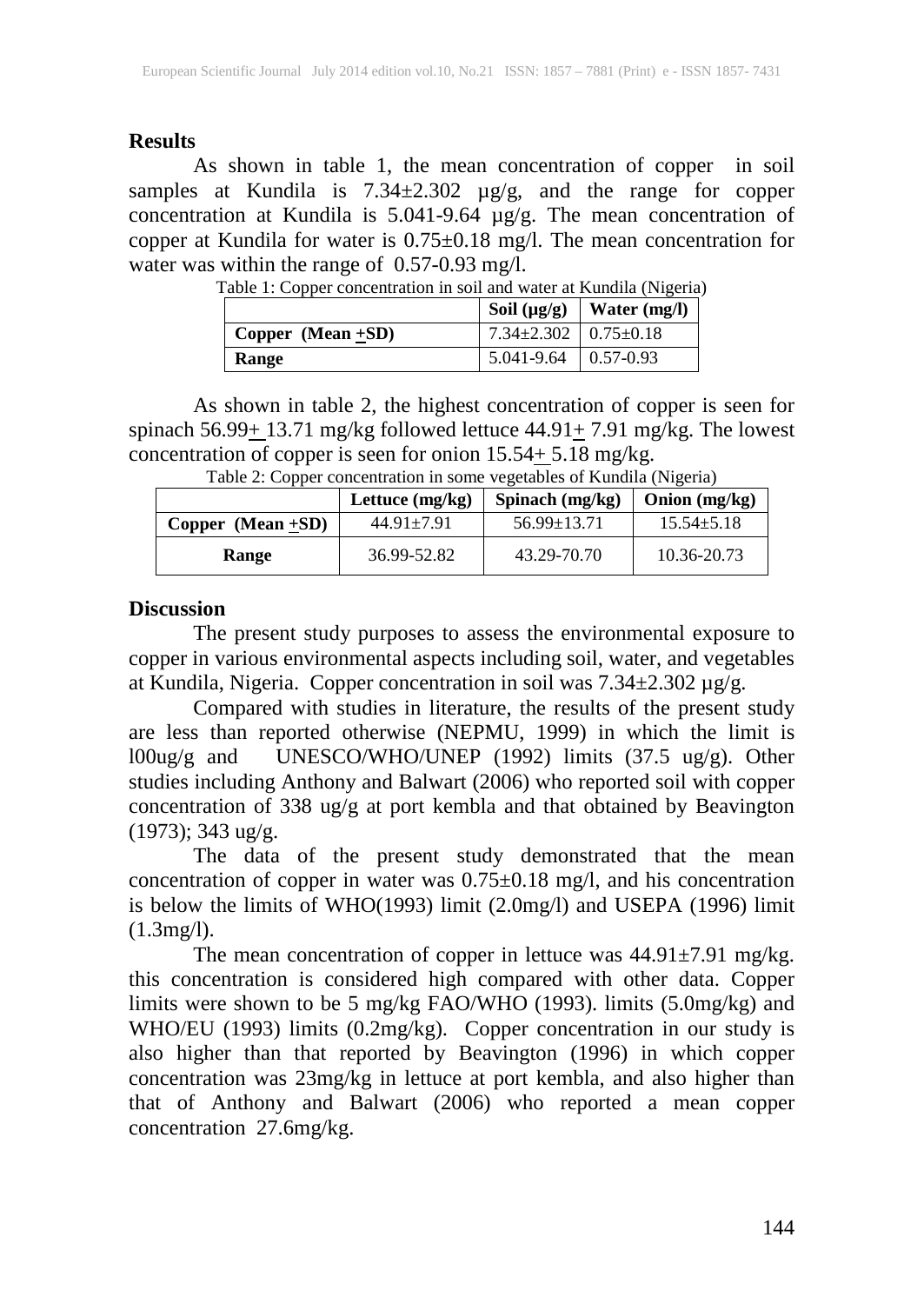The data of our study showed that he mean concentration of copper in Spinach was 56.99±13.71 mg/kg. The concentration of copper in spinach from Kundila is considered higher than values reported by FAO/WHO (1993) I which the copper concentration was limited up to 5 mg/kg, and WHO/EU (1993), in which limits of copper is up to 0.2mg/kg. our data for copper concentration in spinach is also higher than that reported by Vausta et al (1996) who found copper concentration at Greece ranged from 17.9mg/kg to 39.5mg/kg).

Copper concentrations in onion bulbs was 15.54±5.18 mg/kg. Onion's content of copper is higher than that reported by FAO/WHO (1993) in which copper limits were up to 5.0mg/kg, and it was also higher than the limits of MAFF (1992) limit 5.0mg/kg and limits of WHO/EU (1993)  $0.2$ mg/ $kg$ .

Copper concentration in onion in our study is higher than that reported by Audu and Lawal (2005), who found the copper concentration in onion up to 7.5mg/kg.

### **Conclusion**

The present study explored the disposition of copper in the environment of Kundila, Nigeria. We tracked the copper in soil, water, and vegetables in the study area. Although the study findings did not point to contamination of soil and water at Kundila by copper, the concentration of copper in lettuce, spinach, and onion was high compared with literature.

# **References:**

Aburto, Crib AE, Fuentealb I,AC murphy (2001). Morphological and biochemical assessment of liver response to excess dietary copper in Fischer 344 rats. Can Jvet Res 65(2): 104-1101.

Ahasan, H.AMN, Chowd Hury. MAJ, Azhar, MA (1994). Copper Sulphate poisoning Trop Doct 24(2): 52-53.

Akintonwa. A, Mabudeje AFB, Odutola TA (1989). Fatal poisonings by copper sulphate ingested from "spiritual water" Vet itum toxico 31(5). 453- 454.

Anon (1996). South African water quality guidelines. 2nd Edition, Domestic Use 1, Department of Water Affairs and Forestry, South African.

Anon (2003). Monitoring and assessing of water quality. U. S. Environmental Protection Agency, viewed at http://www.epa.gov/owow/monitoring/volunteer/stream on 29/04/2005.

Anthony K, Balwart S (2006). Heavy metals contamination of home grown vegetables near metal smelters in N.S.W Sydney. Super soil, faculty of agriculture food and natural resources ,university of sydney Australia. Retrieved june 2008, from http://www.Regional.org.au/au/asssi/super.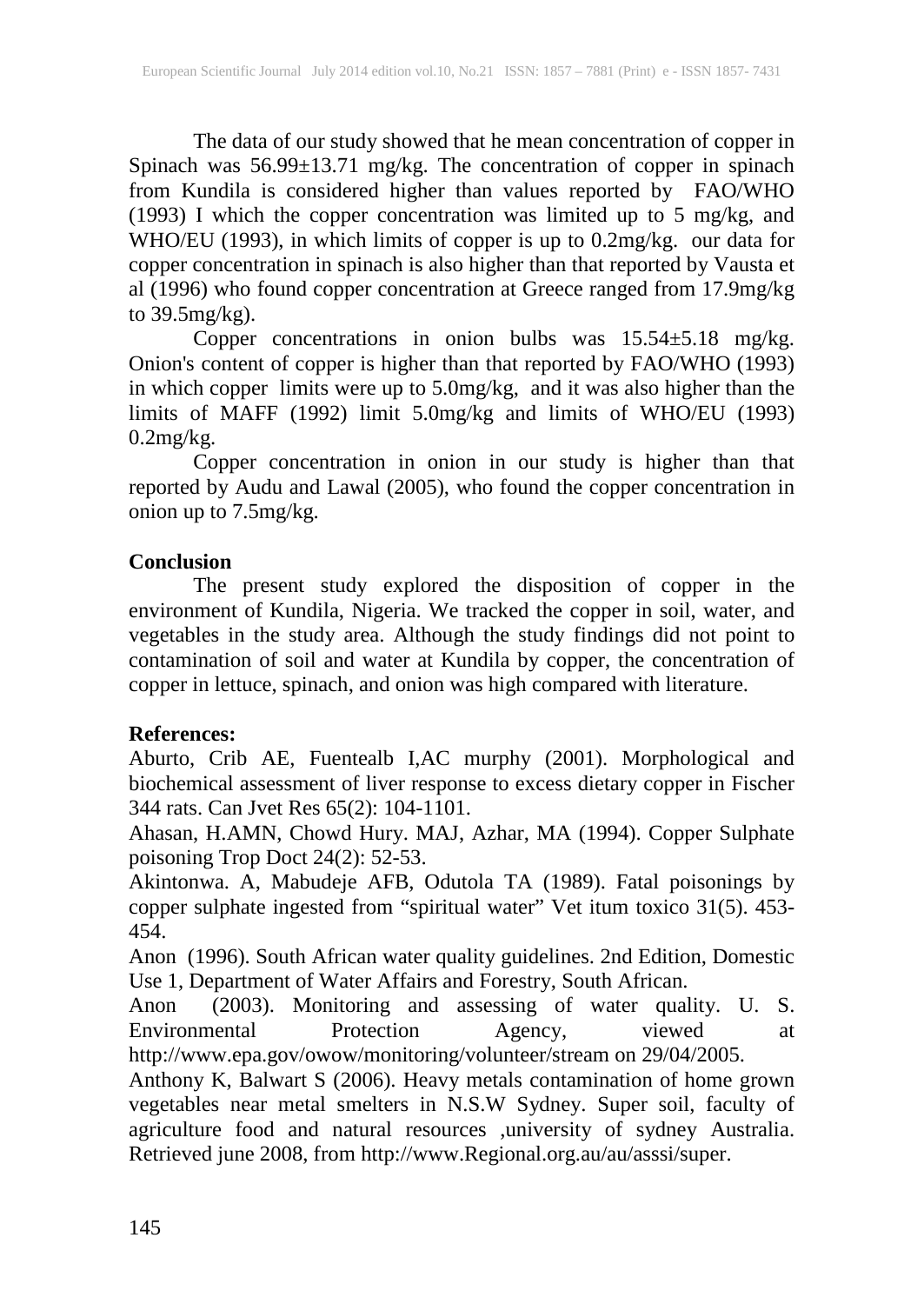AOAC (1990). Journal of the association of official analytical chemist 68,499. Ashworth and Alloway B.J, the mobilization of trace elements in contaminated soils, prost, Red, 3"' international conference on the biogeochemistry of trace elements, 15-19 may 1995.

Audu AA, Lawal A.O (2005). Variation in metal contents of plants in Vegetable gardens sites in Kano metropolis J. Appi .Sci. Environ manage. 10(2): 105-109.

Avenant–Oldewage A, Marx HM (2000) Bioaccumulation of chromium, copper and iron in the organs and tissues of Claria gariepinus in the Olifants River, Kruger National Park. Water SA 26: 569–582.

Beavington F (1973), contamination of soil with zinc, copper, lead and Cadmium in the wollongon city area Australian journal of soil research. 11,27-31.

Bernard D,W (1985) Atomic absorption spectrometry.  $2<sup>nd</sup>$  edition (English translation by christophers.) VSH publisher. USA. PP 361-366.

Chuttani HK, Gupta Ps, Gulati 5, et al (1965). Acute copper sulfate Poisoning. Am j med 39: 849-854.

FAO/WHO (1993), Food additives and contaminants joints, FAO/WHO Food standard program 2001 ALINORM 01/12A, 1-289.

Fuentealba, Haywoods (l988). Cellular mechanisms of toxicity and tolerance in copper loaded rat I. ultra structural change in the liver, 8:272-380.

Gill jS, Bhagat CI (1999) Acute copper poisoning from drinking lime cordial preparation and left overnight in an old urn Med J Aug 170(l0):510.

Haywoods, Loughran M, Ban RM john, white (1985). Copper toxicosis and tolerance in Rat. Ill Intracellular localization of copper in the liver and kidney exp mol pathol, 43:209-2 19.

Jones GB, Belling GB (1967) The movement of copper, molybdenum and selenium in soils as indicated by Radioactive Isotopes. Australian Journal of Agricultural Research 18: 733–740 .

Lamont DL, Duflon SALC (l988). Copper sulfate. Not harmless chemical. AM J forensic Med pathol 9(3):226-227.

MAFF, Welch office Agricultural depertinent (1992). Code of good agricultural practice for the protection of soil, Draft consultation. Document, MAFF London.

Miller-Ihli, NJ (1998). Atomic absorption and atomic absorption and Atomic emission spectrometry for the determination of trace elements contents of selected fruits consumed in the united states. J Food Composs Ana 1.9:301- 311.

Myers BM, Predergast FG, Holman R. G.B, (1993). Alterations in hepatocyte lysosomes in experimental and pesticides in man Arch environ Health 41(1): 49-55.